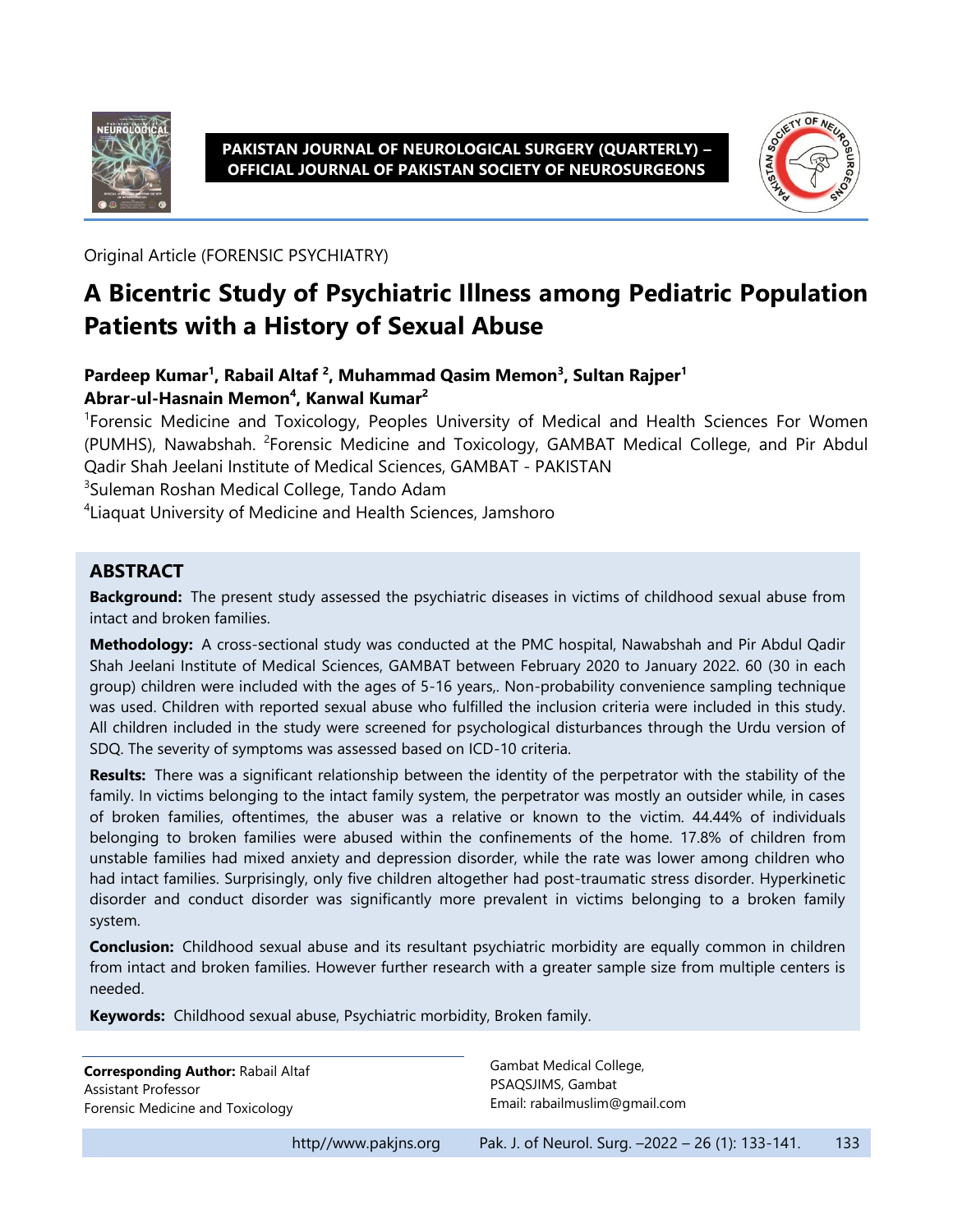Date of Submission: 20-01-2022 Date of Revision: 15-03-2022 Date of Acceptance: 28-03-2022 Date of Online Publishing: 31-03-2022 Date of Print: 31-03-2022

**DOI: 10.36552/pjns.v26i1.652**

#### **INTRODUCTION**

Psychiatric disturbances are not pertinent to adults only but they are also prevalent among children. These disturbances not only affect children but also have an impact later on in their adult life. Some individuals are quite aware of the presence of psychological problems but some are made aware by others around them. $<sup>1</sup>$ </sup>

Childhood sexual abuse is quite common in the community, and most often the cases are not reported because of the stigma of shame and quilt attached to the sexual abuse of children.<sup>2</sup> No epidemiological data is available on the prevalence and incidence of childhood sexual abuse in Pakistan. So the actual impact of the problem on society could not be assessed.<sup>3</sup>

Childhood sexual abuse has a great impact on the psyche and future attitude of a person.<sup>4</sup> This study provides introspection into the problem and creates understanding and awareness about the magnitude of the problem. Furthermore, enabling one to deal efficiently with the problems and take possible preventive measures that will ultimately bring positive reform in society. People having a history of any mental illness or a higher level of stress are at a greater risk of experiencing sexual assault, with unemployment and lack of parenting skills also being the factors. Moreover, research has also revealed that the abusers can be parents, siblings, friends, neighbors, and even strangers.<sup>5,6</sup>

Additionally, it has been proven that continuous or repeated sexual abuse experienced by a child over an extended period can cause long term consequences by giving rise to mental health problems such as depression, anxiety, and

even some serious disorders like Post Traumatic Stress Disorder (PTSD) and Attention Deficit Hyperactivity Disorder (ADHD) in future.<sup>7-9</sup> This makes the approach of the victim maladaptive towards life as it lessens the adaptive behaviors and incapacitates the adult by causing a greater emotional or psychological trauma than the physical damage itself.

Adult adaptive behavior is determined by the way the children are being raised, and the support, love, care, and attention they receive from their parents or caretakers as these factors help in the successful development of their psychosocial development.<sup>10</sup>

The purpose of this study was also to highlight the importance of professional evaluation and treatment of sexually abused children. Such evaluation and treatment could help in reducing the risk that the child could develop serious problems as an adult. This study can also be used as a basis for further research into childhood sexual abuse by health care professionals.

The study aimed to compare the demographic variable ratios of sexual abuse in children from intact and broken families and to determine different types of psychiatric morbidity in these sexually abused children.

# **METHODS AND MATERIALS**

### **Study Design and Setting**

A cross-sectional study was conducted at the PMC hospital, Nawabshah and Pir Abdul Qadir Shah Jeelani Institute of Medical Sciences, GAMBAT between February 2020 to January 2022.

### **Ethical Considerations**

Ethical approval was obtained before the study from the institutional review board.

### **Sample Size and Sampling Technique**

A sample size of 90 children with childhood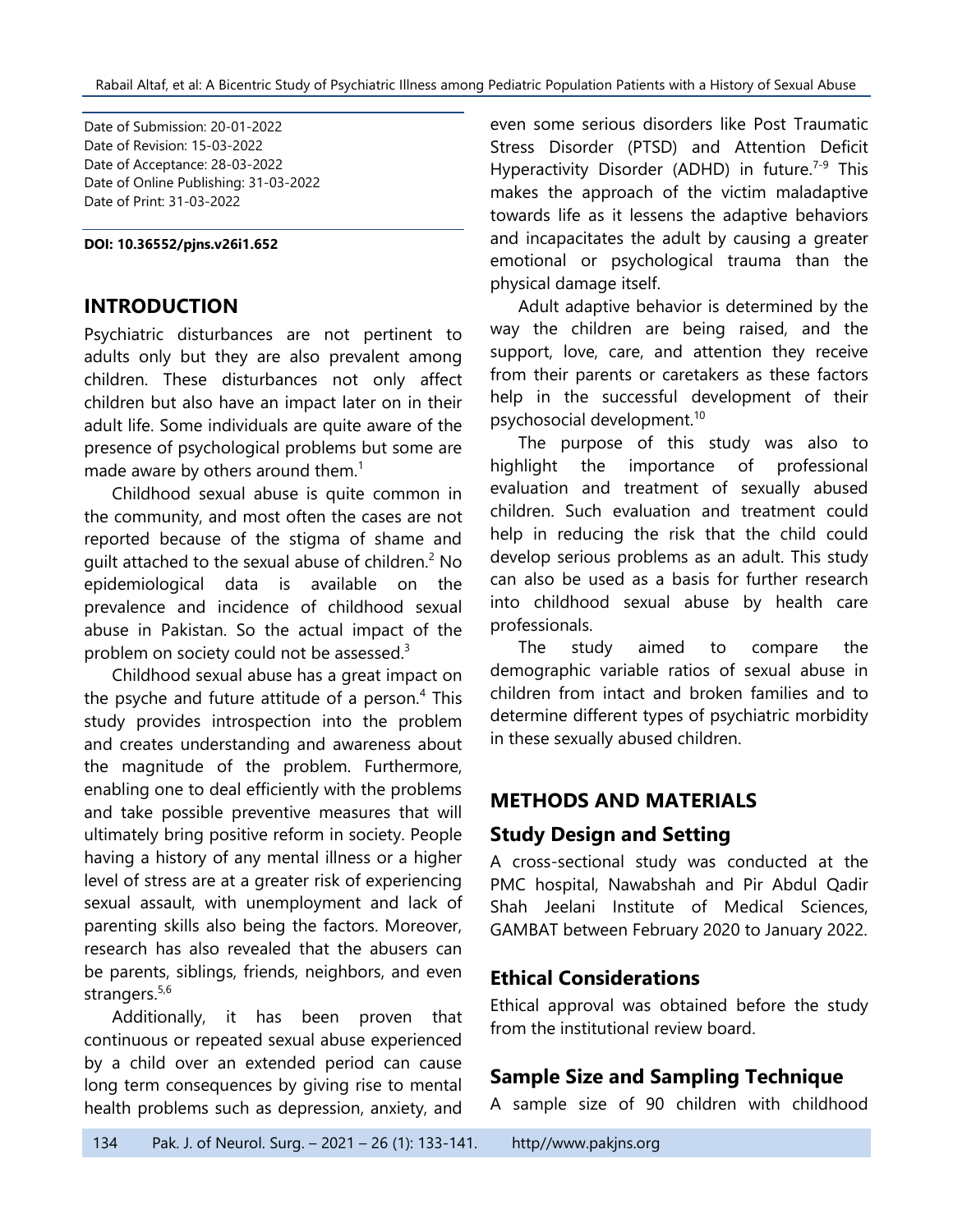Rabail Altaf, et al: A Bicentric Study of Psychiatric Illness among Pediatric Population Patients with a History of Sexual Abuse

sexual abuse was calculated using Select statistics. 45 each from intact and broken families. A nonprobability convenience sampling was used to enroll participants in the study.

#### **Inclusion Criteria**

For children aged above 5 years and below 16 years, irrespective of gender, abuse history proved by comprehensive interviews was included in the study.

# **Exclusion Criteria**

Mentally retarded children were excluded because the validity of the account remains doubtful. Informed verbal and written consent was taken from the parents.

# **Data Collection Procedure**

Children with reported sexual abuse were screened on history. Those who fulfilled the inclusion criteria were included in the study. After building trust and rapport, a predefined proforma was used to collect the data on demographic parameters, detailed history, family history, personal history, and information about abuse.

### **Data Collection Tools**

All children included in the study were screened for psychological disturbances through the Urdu version of the strength and difficulties questionnaire (SDQ). SDQ is a simple selfadministered questionnaire that can be filled by adults who are parents or teachers of four to sixteen years olds. $11$  It consists of five subscales including parts about emotion, conduct, hyperactivity, and problems with peers along with prosocial behavioral assessment. The sum of scores ranged from 0 to forty. For borderline cases, the score was set as  $14 - 16$  and a score greater than 17 was set as the cut-off for abnormal scores. The severity of symptoms of psychological diseases including depression,

anxiety, stress, disorder, and attention deficit disorder was assessed utilizing diagnostic criteria of the International Classification of Disease – 10 (ICD 10).

# **Data Analysis**

The data was recorded and explored using Statistical packages for social science (SPSS version 10.0). Categorical variables such as age groups, sex, family stability (intact or broken), education status, and occupational level, were presented as frequency and proportions, meanwhile, the continuous variable (like age) was presented as mean and standard deviation. A chisquare test, with a 95% level of confidence, was used to investigate the level of association among variables where  $P \leq 0.05$  was considered significant.

# **RESULTS**

# **Demographics of the Participants**

The mean age of patients was  $10.10 \pm 3.28$  years with a minimum age of 5 years and maximum age of 16 years. The mean age of patients from broken families was  $9.77 \pm 3.4$  years while that from broken families was  $10.4 \pm 3.17$  years (p = 0.29). See table 1 for detailed socio-demographic details.

| Table 1: Sociodemographic Parameters of Study<br>Participants |                                     |                              |         |
|---------------------------------------------------------------|-------------------------------------|------------------------------|---------|
| <b>Parameters</b>                                             | <b>Broken</b><br>Family<br>$n = 45$ | Intact<br>Family<br>$n = 45$ | p-value |
| <b>Age Groups</b>                                             |                                     |                              |         |
| $5 - 7$ Years                                                 | 14 (31.1%)                          | 8 (17.8%)                    | 0.119   |
| 8 - 10 Years                                                  | 9(20%)                              | 18 (40%)                     |         |
| $11 - 13$ Years                                               | 17 (37.8%)                          | 12 (26.7%)                   |         |
| 14 - 16 Years                                                 | 6(13.3%)                            | 8 (17.8%)                    |         |
| Gender                                                        |                                     |                              |         |
| Male                                                          | 29 (64.4%)                          | 30 (66.7%)                   | 0.66    |
| Female                                                        | 17 (37.8%)                          | 15 (33.3%)                   |         |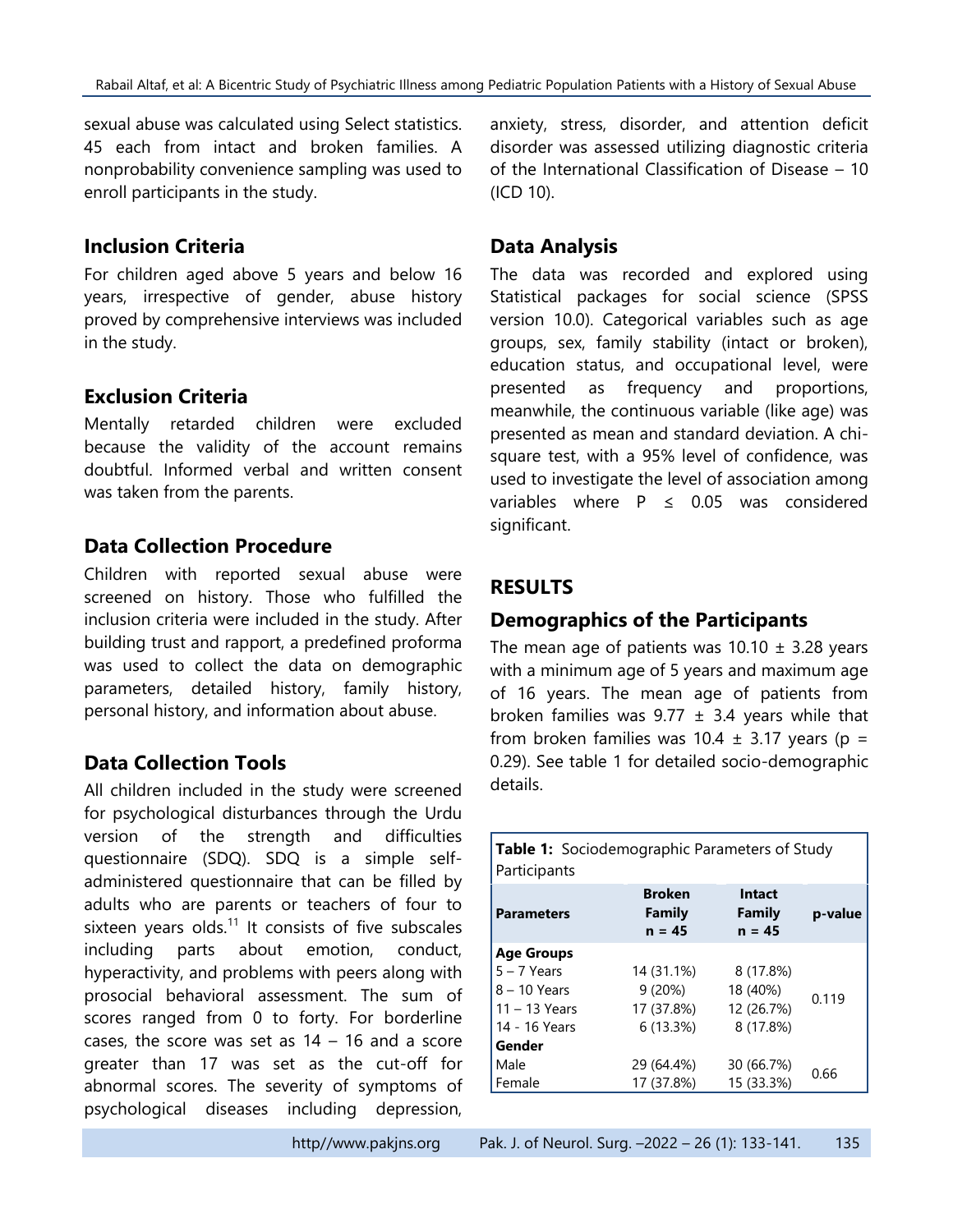Rabail Altaf, et al: A Bicentric Study of Psychiatric Illness among Pediatric Population Patients with a History of Sexual Abuse

| <b>Type of Family</b>               |              |             |       |
|-------------------------------------|--------------|-------------|-------|
| Nuclear                             | 20 (44.44%)  | 21 (46.67%) |       |
| Extended                            | 3(6.67%)     | 3(6.67%)    | 0.909 |
| Joint                               | 23 (51.11%)  | 21 (46.67%) |       |
| <b>Education of Victims</b>         |              |             |       |
| Uneducated                          | 17 (37.78%)  | 15 (33.33%) |       |
| Primary                             | 23 (51.11%)  | 24 (53.33%) | 0.53  |
| Medium                              | 5(11.11%)    | 6 (13.33%)  |       |
| Secondary                           | 2 (4.44%)    | $0(0\%)$    |       |
| Occupation of Victims               |              |             |       |
| Working                             | 8 (17.78%)   | 7 (15.55%)  |       |
| Not working                         | 37 (82.22%)  | 38 (84.44%) | 0.777 |
| <b>Education of Victim's Father</b> |              |             |       |
| Uneducated                          | 12 (31.11%)  | 16 (40%)    |       |
| Informal Education                  | $5(11.11\%)$ | 2(4.44%)    |       |
| Primary                             | 11 (24.44%)  | 5 (11.11%)  |       |
| Secondary                           | 6 (13.33%)   | 6 (13.33%)  | 0.513 |
| Graduation                          | 5 (11.11%)   | 8 (17.78%)  |       |
| <b>Post Graduation</b>              | 6 (13.33%)   | 8 (17.78%)  |       |
| <b>Father's Occupation</b>          |              |             |       |
| Unskilled                           | 20 (46.67%)  | 22 (51.11%) |       |
| Semi Skilled                        | 17 (37.78%)  | 12 (26.67%) |       |
| Skilled                             | $0(0\%)$     | 2(4.44%)    | 0.389 |
| Professional                        | 8 (17.78%)   | 9 (20%)     |       |
| Education of Victim's Father        |              |             |       |
| Uneducated                          | 20 (46.67%)  | 21 (51.11%) |       |
| Informal Education                  | 9 (20%)      | 3(6.67%)    |       |
| Primary                             | 3(6.67%)     | 8 (17.78%)  | 0.245 |
| Secondary                           | 5 (11.11%)   | 3(6.67%)    |       |
| Graduation                          | $5(11.11\%)$ | 8 (17.78%)  |       |
| Post Graduation                     | 3(6.67%)     | 2 (4.44%)   |       |
| <b>Mother's Occupation</b>          |              |             |       |
| Unskilled                           | 33 (73.33%)  | 34 (75.55%) |       |
| Semi Skilled                        | 5(11.11%)    | 2 (4.44%)   |       |
| <b>Skilled</b>                      | 2 (4.44%)    | $0(0\%)$    | 0.029 |
| Professional                        | 3(6.67%)     | $0(0\%)$    |       |
| Hose wife                           | 2 (4.44%)    | 9 (20%)     |       |
| <b>House Conditions</b>             |              |             |       |
| Unsatisfactory                      | 24 (53.33%)  | 15 (33.33%) |       |
| Satisfactory                        | 6 (13.33%)   | 17 (37.78%) |       |
| Conflict                            | $5(11.11\%)$ | 3(6.67%)    | 0.077 |
| Tense                               | 5(11.11%)    | 7 (15.55%)  |       |
| Disturbs                            | 5 (11.11%)   | 3(6.67%)    |       |

### **Parameters of Sexual Abuse**

A detailed history of sexual abuse was procured in a very sensitive and private manner as illustrated in Table 2. All victims of child sexual abuse reported being "touched". The majority of the children reported that the perpetrator touched their private parts. There was a significant

relationship between the identity of the perpetrator with the stability of the family. In victims belonging to the intact family system, the perpetrator was mostly an outsider while, in cases of broken families, oftentimes, the abuser was a relative or known to the victim ( $p < 0.02$ ). 44.44% of individuals belonging to broken families were abused within the confinements of the home.

| Table 2: Responses of Victims of Sexual Abuse.             |                                |                                |         |
|------------------------------------------------------------|--------------------------------|--------------------------------|---------|
| <b>Questions Related</b><br>to Victim                      | <b>Broken</b><br><b>Family</b> | <b>Intact</b><br><b>Family</b> | p-value |
| Was the victim:                                            |                                |                                |         |
| Touched                                                    |                                | 42 (93.33%) 43 (96.55%)        |         |
| Not touched                                                | 3 (6.67%)                      | $2(4.44\%)$                    | 0.645   |
| Where did she/he touch you                                 |                                |                                |         |
| All                                                        |                                | 12 (26.66%) 12 (26.67%)        |         |
| Face                                                       |                                | 2 (4.44%) 3 (6.67%)            |         |
| Limbs                                                      |                                | 3 (6.67%) 10 (22.22%)          | 0.151   |
| Private / Sexual Part                                      | 28 (63.33%) 20 (44.44%)        |                                |         |
| Did he/she force you to touch his/her private sexual parts |                                |                                |         |
| Yes                                                        |                                | 5 (11.11%) 10 (22.22%)         | 0.157   |
| No                                                         | 40 (88.89%) 35 (77.78%)        |                                |         |
| Did he/she show you any naked pictures or movies           |                                |                                |         |
| Yes                                                        |                                | 2 (4.44%) 6 (13.33%)           | 0.138   |
| No                                                         | 43 (97.78%) 39 (86.67%)        |                                |         |
| Did he/she take the picture after taking your clothes off  |                                |                                |         |
| Yes                                                        | $0(0\%)$                       | 3(6.67%)                       | 0.306   |
| No                                                         |                                | 45 (100%) 42 (93.33%)          |         |
| Are the perpetrators known to you                          |                                |                                |         |
| Family                                                     |                                | 15 (33.33%) 12 (26.67%)        | 0.026   |
| <b>Outside Family</b>                                      | 18 (40%)                       | 9(20%)                         |         |
| Stranger                                                   |                                | 12 (26.67%) 24 (53.33%)        |         |
| Location of Abuse                                          |                                |                                |         |
| Home                                                       | 20 (44.44%)                    | 9(20%)                         | 0.013   |
| Outside home                                               | 25 (57.78%)                    | 36 (80%)                       |         |
| How many perpetrators were there                           |                                |                                |         |
| One                                                        |                                | 38 (84.44%) 35 (77.78%)        | 0.317   |
| More than one                                              | 7 (15.56%)                     | 10 (22.22%)                    |         |
| What was the time of abuse                                 |                                |                                |         |
| Morning                                                    | 12 (26.67%)                    | 9(20%)                         |         |
| After Noon                                                 |                                | 21 (46.67%) 13 (28.88%)        |         |
| Evening                                                    | 3(6.67%)                       | 9 (20%)                        | 0.148   |
| Midnight                                                   | 3(6.67%)                       | 3(6.67%)                       |         |
| Night                                                      | 6 (13.33%)                     | 11 (24.44%)                    |         |

# **Association of Psychiatric Morbidity with Sexually Abused**

Table 3 shows the association between psychiatric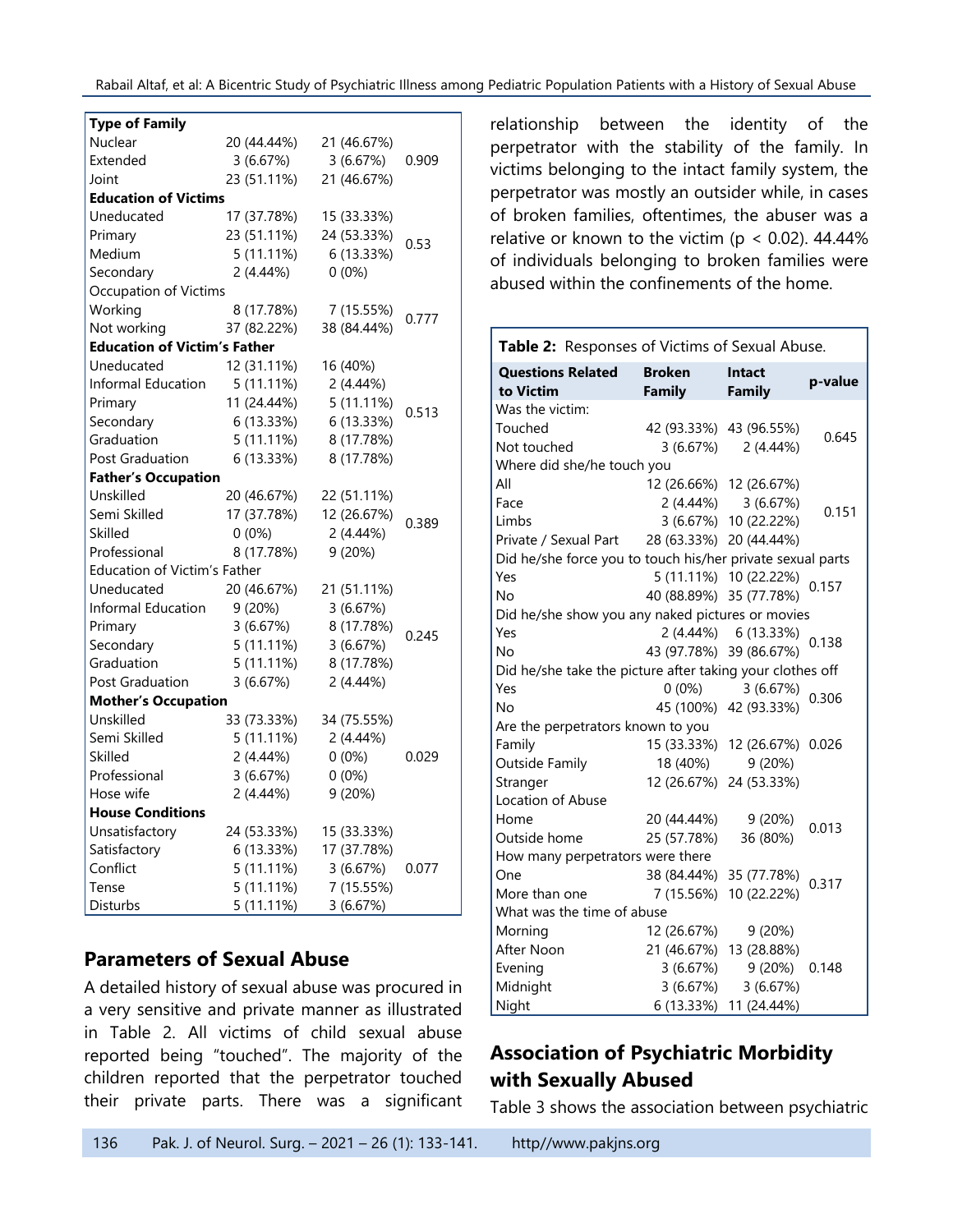morbidity among those sexually abused. It was found that 8 (17.8%) children from unstable families had mixed anxiety and depression disorder, while the rate was lower among children who had intact families ( $p = 0.561$ ). Surprisingly, only five children altogether had post-traumatic stress disorder and anxiety disorder. Hyperkinetic disorder and conduct disorder was significantly more prevalent in victims belonging to a broken family system ( $p = 0.02$ ).

**Table 3:** Psychiatric Morbidity among Sexually Abused Children Concerning Intact Versus Broken Families.

| <b>Psychiatric</b><br><b>Morbidity</b>     | <b>Broken</b><br><b>Family</b><br>$n = 45$ | Intact<br><b>Family</b><br>$n = 45$ | p-value |
|--------------------------------------------|--------------------------------------------|-------------------------------------|---------|
| Mixed Anxiety and Depressive Disorder      |                                            |                                     |         |
| Yes                                        |                                            | 8 (17.8%) 6 (13.3%)                 | 0.561   |
| No                                         |                                            | 37 (82.2%) 39 (86.7%)               |         |
| <b>Somatization Disorder</b>               |                                            |                                     |         |
| Yes                                        |                                            | $3(6.7\%)$ 6 (13.3%)                | 0.292   |
| No                                         |                                            | 42 (93.33%) 39 (86.67%)             |         |
| <b>Acute Stress Reaction</b>               |                                            |                                     |         |
| Yes                                        |                                            | $5(11.1\%)$ $3(6.67\%)$             | 0.459   |
| <b>No</b>                                  |                                            | 40 (88.9%) 42 (93.33%)              |         |
| Mixed Disorders of conduct and Emotion     |                                            |                                     |         |
| Yes                                        |                                            | 6 (13.33%) 2 (4.44%)                | 0.138   |
| <b>No</b>                                  |                                            | 39 (86.67%) 43 (95.56%)             |         |
| Severe Depressive Disorder                 |                                            |                                     |         |
| Yes                                        |                                            | $3(6.67%)$ 2 $(4.44%)$              | 0.645   |
| <b>No</b>                                  |                                            | 42 (93.33%) 43 (95.56%)             |         |
| Post Traumatic Stress Disorder             |                                            |                                     |         |
| Yes                                        |                                            | $2(4.44\%)$ $3(6.67\%)$             | 0.645   |
| <b>No</b>                                  |                                            | 43 (95.56%) 42 (93.33%)             |         |
| Adjustment Disorder                        |                                            |                                     |         |
| Yes                                        |                                            | $2(4.44\%)$ 3 (6.67%)               | 0.0645  |
| <b>No</b>                                  | 43 (95.56%) 42 (93.33%)                    |                                     |         |
| Hyperkinetic Disorder And Conduct Disorder |                                            |                                     |         |
| Yes                                        | 5 (11.1%)                                  | $0(0\%)$                            | 0.021   |
| <b>No</b>                                  |                                            | 40 (88.9%) 45 (100%)                |         |
| <b>Generalized Anxiety Disorder</b>        |                                            |                                     |         |
| Yes                                        |                                            | $2(4.44\%)$ 3 (6.67%)               | 0.645   |
| Nο                                         |                                            | 43 (95.56%) 42 (93.33%)             |         |
| Conduct Disorder                           |                                            |                                     |         |
| Yes                                        |                                            | $2(4.44\%)$ 3 (6.67%)               | 0.645   |
| <b>No</b>                                  |                                            | 43 (95.56%) 42 (93.33%)             |         |
| Separation Anxiety Disorder                |                                            |                                     |         |
| Yes                                        | 3(6.67%)                                   | 2(4.44%)                            | 0.645   |

| l No                         | 42 (93.33%) 43 (95.56%) |           |       |
|------------------------------|-------------------------|-----------|-------|
| Moderate Depressive Disorder |                         |           |       |
| l Yes                        | $2(4.44\%)$             | $0(0\%)$  | 0.153 |
| ∣ No                         | 43 (95.56%)             | 45 (100%) |       |

# **DISCUSSION**

About 45% of Pakistan's population comprises children, which is very concerning because they are the chief victims of the prevailing disadvantages some of which are poverty, illiteracy, injustice, large family sizes, and human rights violations.<sup>12</sup> These disadvantages predispose children to different types of abuse and of these abuses, sexual abuse has longlasting effects on the psychological development of the child  $13$ 

In this study, most of the sexually abused children were either uneducated or primary. These results are following other studies in the USA and Pakistan.<sup>14</sup> However one Australian study shows sexual abuse to be significantly associated with a greater likelihood of having attended tertiary education.<sup>15</sup> The higher number of educated people in this study may be because of the difference in methodology since it was a retrospective study and participants selected in this study were greater than 60 years of age and a postal questionnaire was administered to all patients, which may have been filled by only educated participants.

There was a significant relationship between the identity of the perpetrator with the stability of the family. In victims belonging to the intact family system, the perpetrator was mostly an outsider while, in cases of broken families, oftentimes, the abuser was a relative or known to the victim ( $p < 0.02$ ). A study by Teke et al. reported a 40% prevalence of ADHD in children with divorced parents. Additionally, these children also had higher rates of depression.<sup>16</sup> This implies that the family's instability before the divorce, or the events that led up to it, caused significant emotional neglect and trauma to the children.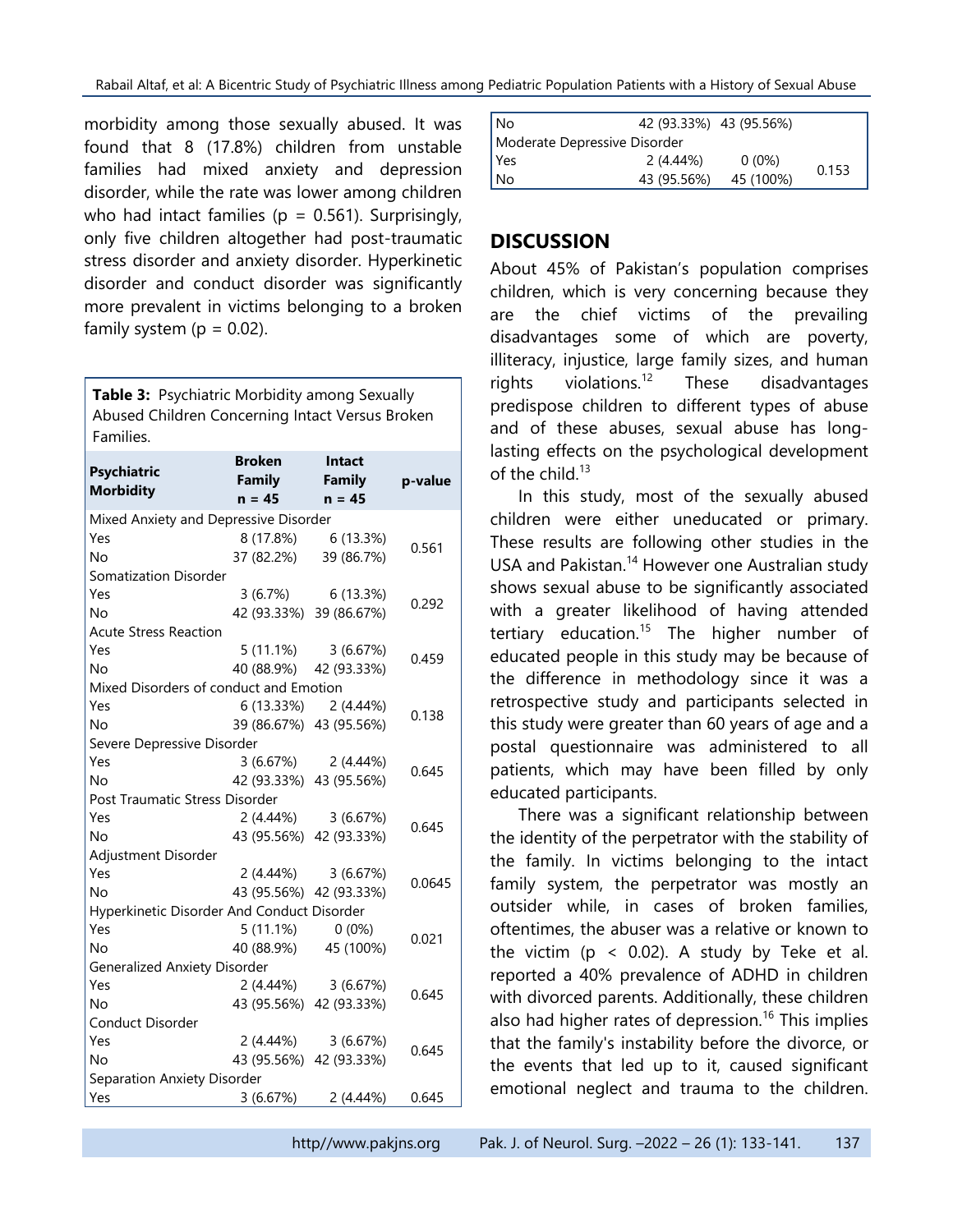When all these factors come into play, considerable damage to a child's mental wellbeing may occur.

Furthermore, the present study found that the majority (63%) of children were living in unsatisfactory conditions with conflictual, tense, and disturbed home atmospheres, while only (25%) were living in a satisfactory and cordial environment of the home.

Similar results were revealed in other studies from Pakistan and the USA.17,18 This shows that childhood sexual abuse is high in children from fragile and adverse home environments with a lack of care and support from the family. The high number of children with single incidents in this study may also be because sexual abuse is done under secrecy and the victims are either threatened by the perpetrators or fear being blamed for committing the act repeatedly and so they sometimes try to hide the real facts.

The results of this study show an equal preponderance of abuse in both types of families. The reason for the trend is because children in the developmental stage are very vulnerable and sensitive to such predicament, no matter to which type of family they belong. Sexual abuse is experienced as overwhelming trauma which has very devastating effects on the psychological development of a child. Certain crucial factors can increase or add up to the severity of psychological impairment i.e. genetic risk, childhood adversity unrelated to abuse, social class, nutrition, ethnicity, traumatic life events, and environmental exposures but they have relatively small effects on adverse outcomes, and the relationship between childhood sexual abuse and the psychiatric disorders may be stronger than any other adverse event. $19$ 

Early emotional consequences of sexual abuse include anxiety, fear, depression, anger, and inappropriate sexual behavior as well as reactions to any unwanted pregnancy. There may be episodes of aggressive acts.<sup>20</sup> In the present study hyperkinetic disorder and conduct disorder were

significantly more prevalent in victims belonging to a broken family system ( $p = 0.02$ ). Moreover, at least one-fourth of children from unstable families had mixed anxiety and depression disorder, while the rate was lower among children who had intact families. Characteristics of families are significantly associated with the psychosocial impact of children and conduct disorders. $21$ Adverse childhood experiences of being raised in a dysfunctional family can result in psychological problems that may last from childhood to old age. These issues develop to mask the traumas of childhood. Psychological issues that stem from growing up in a broken family include posttraumatic stress disorder, anxiety, and depression.<sup>22</sup>

A study by Bakker et al. evaluated family instability's impact on mental issues among children and adolescents. The results revealed that children tend to internalize problems and manifest them later on, in the form of hyperactivity disorders or conduct disorders.<sup>23</sup> A child's experience of maltreatment, or exposure to an unhealthy environment at home, which is unconducive to their mental growth, results in behavior issues that reflect a deficiency of regular  $care<sup>24</sup>$ 

Some children tend to undergo Post Traumatic Stress Disorder (PTSD) as they start having depressed mood, low self-esteem, sexual maladjustments in the form of hypersensitivity or sexual inhibition, and aberrant feelings (feeling pain, powerless, helplessness, betrayal, grief, dirty, shame, vulnerable, terrified, angry, anxious and miserable).<sup>5,6</sup>

Victims and people closely associated with them should be educated enough to report the incident immediately and to get the victims medically examined so that early preventive measures can be taken to diminish and sometimes completely avoid future psychological trauma. This study also suggests a careful inspection of children suffering from psychiatric disorders like PTSD, ADHD, depression, and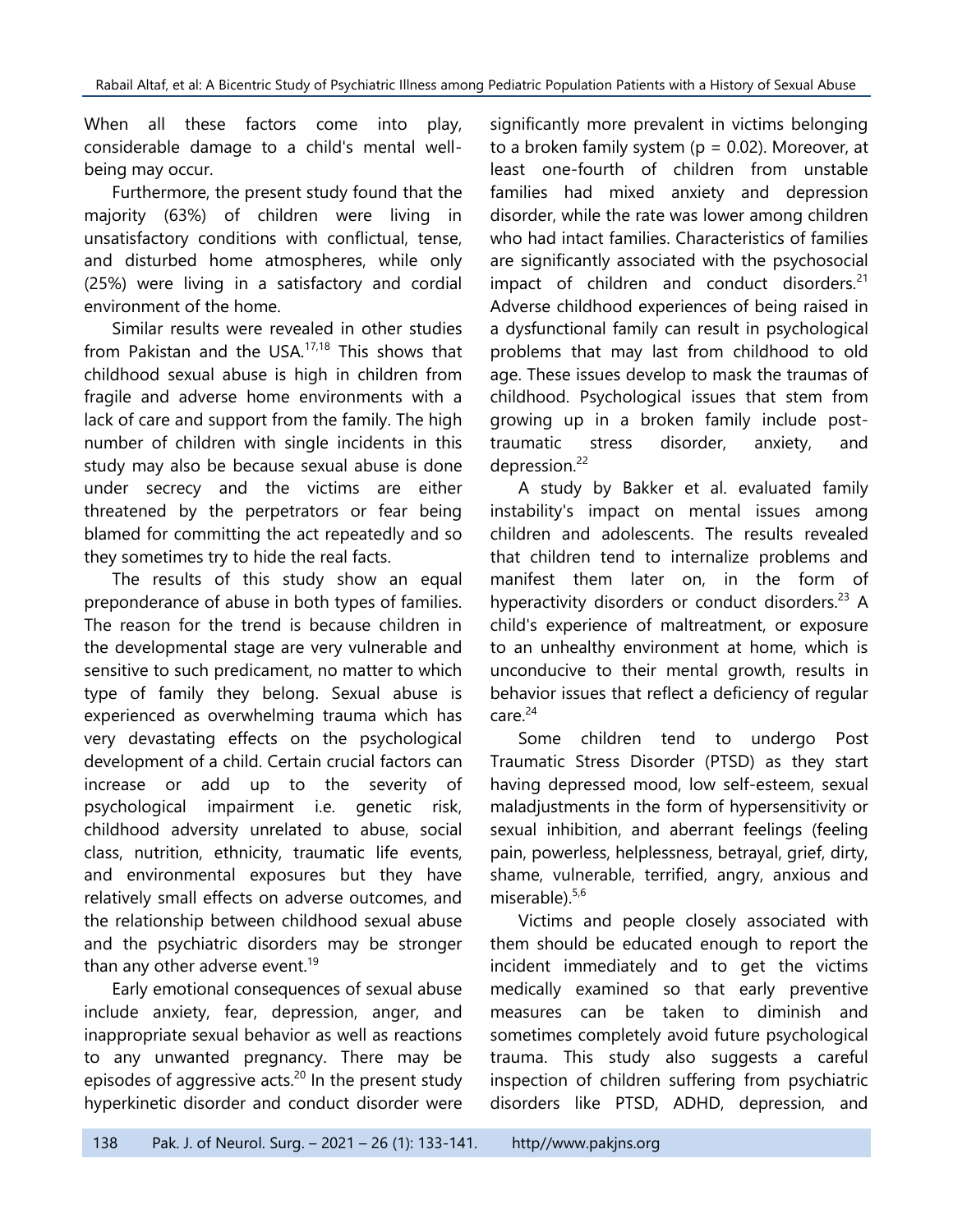anxiety to check for any possible child abuse occurrence so that effective therapeutic plans can be established accordingly. Additionally, this study highlights the necessity of further research in this area along with proper training of the mental health care personnel so that prompt recognition of the underlying condition can be done.

There were certain limitations of this study. Since the sample size was small, we could not draw any legit interference from the study, which is a major limitation of our study. Future studies should be multicentre and a more comprehensive qualitative study would be more accurate for such a sensitive topic. Furthermore, instead of selfreported incidence of sexual abuse, such cases should be confirmed on medicolegal examination.

# **CONCLUSION**

The results of this study confirmed the findings of previous studies on many variables and psychopathology risks. The findings of this study suggest that psychiatric morbidity in sexually abused children from broken and intact families is equally common and children who are less educated and belong to larger family sizes are more prone to sexual abuse.

### **REFERENCES**

- 1. Sanjeevi J, Houlihan D, Bergstrom KA, Langley MM, Judkins J. A review of child sexual abuse: Impact, risk, and resilience in the context of culture. Journal of Child Sexual Abuse, 2018; 27 (6): 622-41.
- 2. Khalid N. The Characteristics of Childhood Sexual abuse among psychiatric patients in Karachi, Pakistan. J Pak Psych Soc. 2003; 1: 8-3.
- 3. Rahim S, Bourgaize C, Khan M, Matthew L, Barron I. Child sexual abuse in Pakistan schools: a nonsystematic narrative literature review. Journal of Child Sexual Abuse, 2021; 30 (5): 546-62.
- 4. Hailes HP, Yu R, Danese A, Fazel S. Long-term outcomes of childhood sexual abuse: an umbrella review. The Lancet Psychiatry, 2019; 6 (10): 830-9.
- 5. Adams J, Mrug S, Knight DC. Characteristics of child physical and sexual abuse as predictors of psychopathology. Child Abuse & Neglect. 2018; 86: 167-77.
- 6. Almuneef M. Long term consequences of child sexual abuse in Saudi Arabia: A report from national study. Child Abuse & Neglect. 2021; 116: 103967.
- 7. Guerra C, Farkas C, Moncada L. Depression, anxiety and PTSD in sexually abused adolescents: Association with self-efficacy, coping and family support. Child Abuse & Neglect. 2018; 76: 310-20.
- 8. Fuller-Thomson E, Lacombe-Duncan A, Goodman D, Fallon B, Brennenstuhl S. From surviving to thriving: Factors associated with complete mental health among childhood sexual abuse survivors. Social Psychiatry and Psychiatric Epidemiology, 2020; 55 (6): 735-44.
- 9. Maciel L, Basto-Pereira M. Child sexual abuse: The detrimental impact of its specific features. Child Indicators Research, 2020; 13 (6): 2117-33.
- 10. Erotic Innocence in Kincaid JR: The culture of child molesting: Duke University Press, 1998: 280-96.
- 11. Samad L, Hollis C, Prince M, Goodman R. Child and adolescent psychopathology in a developing country: testing the validity of the strengths and difficulties questionnaire (Urdu version). International Journal of Methods in Psychiatric Research, 2005; 14 (3): 158-66.
- 12. Malvaso CG, Proeve M, Delfabbro P, Cale J. Characteristics of children with problem sexual behaviour and adolescent perpetrators of sexual abuse: a systematic review. Journal of Sexual Aggression, 2020; 26 (1): 36-61.
- 13. Hornor G, Zeno R. Child sexual abuse perpetrators: What forensic nurses need to know. Journal of Forensic Nursing, 2018; 14 (4): 206-13.
- 14. Senn TE, Carey MP, Vanable PA, Doniger PC, Urban M. characteristics of sexual abuse in childhood and adolescence influence sexual risk behavior in adulthood. Arch Sex Behave. 2007; 36: 637-45.
- 15. Draper B, Pfaff J, Pirkis J, Snowdon J, Lantenschlager NT, Wilson I, et al. Long term effects of childhood abuse on the quality of life and health of older people: Results from the depression and early prevention of suicide in General practice project. J Am Geriatic Society, 2008; 56: 262-71.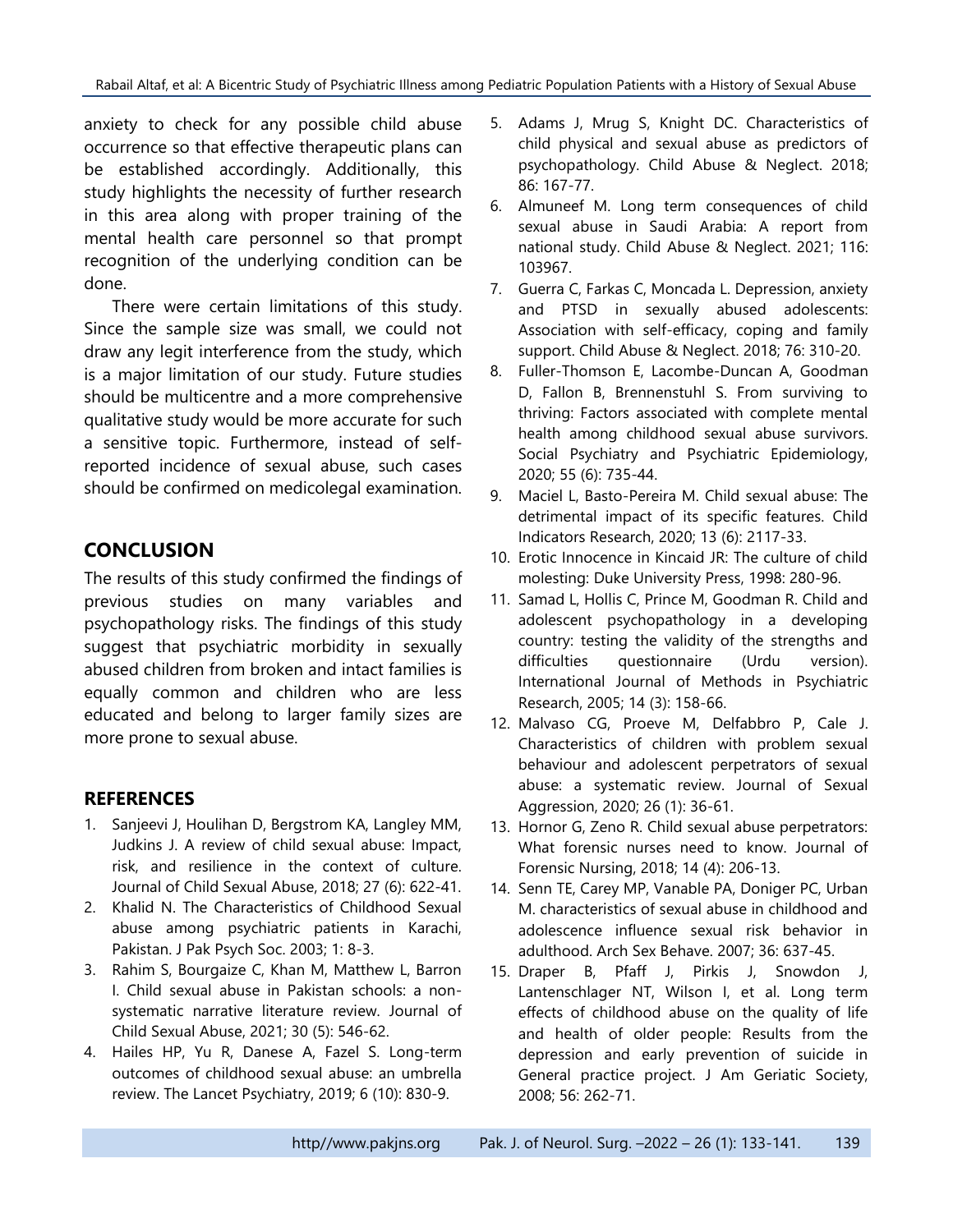- 16. Teke H, Yildirim V, Polat B, Toros F. The most common mental disorders among children of divorced parents. Klinik Psikofarmakoloji Bulteni. 2015; 25: S121.
- 17. Yaqub M. Child sexual abuse. Med Spectrum, 1999;  $20: 24-5.$
- 18. Whethen K, Leserman J, Lowe K, Stangl D, Thielman N, Swartz M et al. Prevalence of Childhood Sexual Abuse and Physical Trauma in an HIV-Positive sample from the Deep South. Am J of Public Health, 2006; 96: 1028-1030.
- 19. Tracie O, Enns MW, CoxBJ, Asmundson GJGV, Stein MB, Sareen J. Population attributable fractions of psychiatric disorders and suicide ideation and attempts associated with adverse childhood experiences. Am J of Public Health, 2008; 98: 946- 52.
- 20. Problems related to abuse or neglect in: Sadock BJ, Sadock VA: Synopsis of Psychiatry 9th Ed: Lippincott Williams & Wilkins, 2003: 883-93.
- 21. Mohr-Jensen C, Bisgaard CM, Boldsen SK, Steinhausen HC. Attention-deficit/hyperactivity disorder in childhood and adolescence and the risk

of crime in young adulthood in a Danish nationwide study. Journal of the American Academy of Child & Adolescent Psychiatry, 2019; 58 (4): 443-52.

- 22. Akcan G, Öztürk E, Erdoğan B. The investigation of the mediating role of coping strategies on the relationship between childhood traumas, depression and alcohol use disorder in university students. Journal of Substance Abuse Treatment, 2021; 123: 108305.
- 23. Bakker MP, Ormel J, Verhulst FC, Oldehinkel AJ. Childhood family instability and mental health problems during late adolescence: a test of two mediation models—the TRAILS study. Journal of Clinical Child & Adolescent Psychology, 2012; 41 (2): 166-76.
- 24. Baptista J, Belsky J, Marques S, Silva JR, Oliveira P, Mesquita A, Martins C, Soares I. The interactive effect of maltreatment in the family and unstable institutional care giving in predicting behavior problems in toddlers. Child Abuse & Neglect. 2014; 38 (12): 2072-9.

#### **Additional Information**

#### **Disclosures: Authors report on conflict of interest.**

**Ethical Review Board Approval:** The study was confirmed to the ethical review board requirements.

**Human Subject:** Consent was obtained by all patients/participants in this study.

#### **Conflict of Interest:**

In compliance with the ICMJE uniform disclosures form, all authors declare the following:

**Financial Relationships:** All authors have declared that they have no financial relationship at present or within the previous three years with any organizations that might have an interest in the submitted work.

**Other Relationships:** All authors have declared that there are no other relationships or activities that could appear to have influenced the submitted work.

**Funding or sponsorship**: Nil.